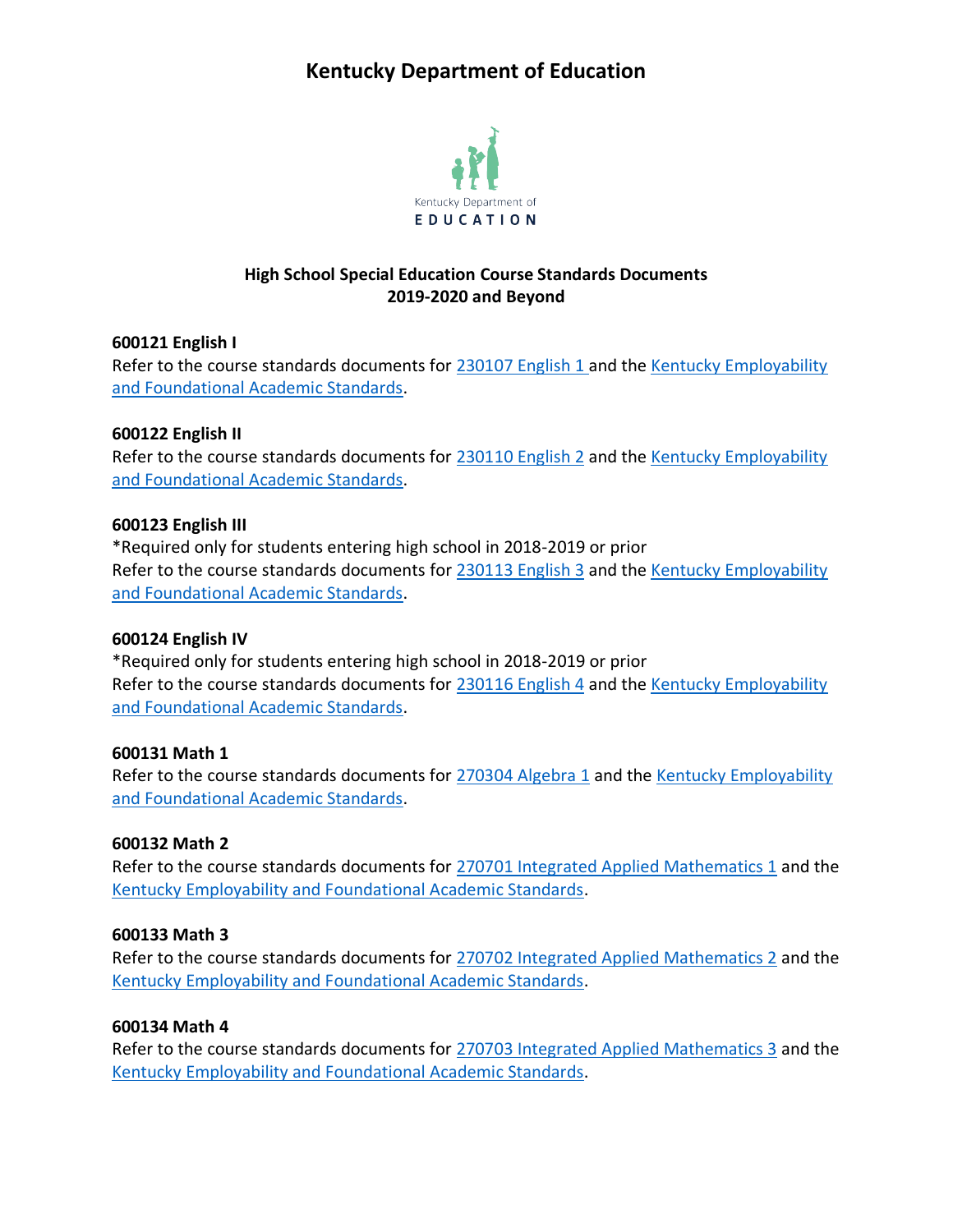# **Kentucky Department of Education**

#### **600140 Integrated Science**

Refer to the course standards documents for [303091 Integrated Science 1](https://education.ky.gov/curriculum/standards/kyacadstand/Documents/303091_Integrated_Science_I.pdf) and the [Kentucky](https://education.ky.gov/curriculum/standards/kyacadstand/Documents/EFASAA_Standards.pdf) [Employability and Foundational Academic Standards.](https://education.ky.gov/curriculum/standards/kyacadstand/Documents/EFASAA_Standards.pdf)

#### **600141 Life Science/Biology**

Refer to the course standards documents for [302601 Biology 1](https://education.ky.gov/curriculum/standards/kyacadstand/Documents/302601_Biology_I.pdf) and the [Kentucky Employability](https://education.ky.gov/curriculum/standards/kyacadstand/Documents/EFASAA_Standards.pdf) [and Foundational Academic Standards.](https://education.ky.gov/curriculum/standards/kyacadstand/Documents/EFASAA_Standards.pdf)

## **600142 Earth/Space Science**

Refer to the course standards documents for [304611 Earth/Space Science](https://education.ky.gov/curriculum/standards/kyacadstand/Documents/304611_Earth_Space_Science.pdf) and the [Kentucky](https://education.ky.gov/curriculum/standards/kyacadstand/Documents/EFASAA_Standards.pdf) [Employability and Foundational Academic Standards.](https://education.ky.gov/curriculum/standards/kyacadstand/Documents/EFASAA_Standards.pdf)

## **600150 Integrated Social Studies**

Refer to the course standards document for [459801 Integrated Social Studies](https://education.ky.gov/curriculum/standards/kyacadstand/Documents/459801_Integrated_Social_Studies_2019.pdf) and the [Kentucky](https://education.ky.gov/curriculum/standards/kyacadstand/Documents/EFASAA_Standards.pdf) [Employability and Foundational Academic Standards.](https://education.ky.gov/curriculum/standards/kyacadstand/Documents/EFASAA_Standards.pdf)

## **600151 World History**

Refer to the course standards document for [450835 World History](https://education.ky.gov/curriculum/standards/kyacadstand/Documents/450835_World_History_2019.pdf) and the [Kentucky](https://education.ky.gov/curriculum/standards/kyacadstand/Documents/EFASAA_Standards.pdf) [Employability and Foundational Academic Standards.](https://education.ky.gov/curriculum/standards/kyacadstand/Documents/EFASAA_Standards.pdf)

## **600152 U.S. History**

Refer to the course standards document for [450812 United States History 1877-Present](https://education.ky.gov/curriculum/standards/kyacadstand/Documents/450812_United_States_History_1877-Present_2019.pdf) and the [Kentucky Employability and Foundational Academic Standards.](https://education.ky.gov/curriculum/standards/kyacadstand/Documents/EFASAA_Standards.pdf)

# **600160 Hi**gh School Survey Course of the **Visual and Performing Arts**

Refer to the course standards documents for 500111 Hi[gh School Survey Course of the](https://education.ky.gov/curriculum/standards/kyacadstand/Documents/500111_High_School_Survey_Course_of_the_Visual_and_Performing_Arts.pdf) Visual and [Performing Arts Survey](https://education.ky.gov/curriculum/standards/kyacadstand/Documents/500111_High_School_Survey_Course_of_the_Visual_and_Performing_Arts.pdf) an[d the Kentucky Employability and Foundational Academic](https://education.ky.gov/curriculum/standards/kyacadstand/Documents/EFASAA_Standards.pdf)  Standards.

# **600170 Health and Physical Education**

Refer to the course standards document fo[r 340290 High School Integrated Health and](https://education.ky.gov/curriculum/standards/kyacadstand/Documents/340290_High_School_Integrated_Health_and_Physical_Education_2019.pdf)  [Physical Education](https://education.ky.gov/curriculum/standards/kyacadstand/Documents/340290_High_School_Integrated_Health_and_Physical_Education_2019.pdf) and the [Kentucky Employability and Foundational Academic Standards.](https://education.ky.gov/curriculum/standards/kyacadstand/Documents/EFASAA_Standards.pdf)

# **600184 Developing Career Options**

The [600184 Developing Career Options](https://education.ky.gov/curriculum/standards/kyacadstand/Documents/600184_Developing_Career_Options.pdf) course standards document contains specific Kentucky Employability and Foundational Academic Standards and an appendix that details the teaching progressions for the Career Work Experience Certification.

# **600185 Individualized Career Work Experience**

The [600185 Individualized Career Work Experience](https://education.ky.gov/curriculum/standards/kyacadstand/Documents/600185_Individualized_Career_Work_Experience.pdf) course standards document contains specific Kentucky Employability and Foundational Academic Standards and an appendix that details the teaching progressions for the Career Work Experience Certification. **600189 Experience in Workplace Principles**